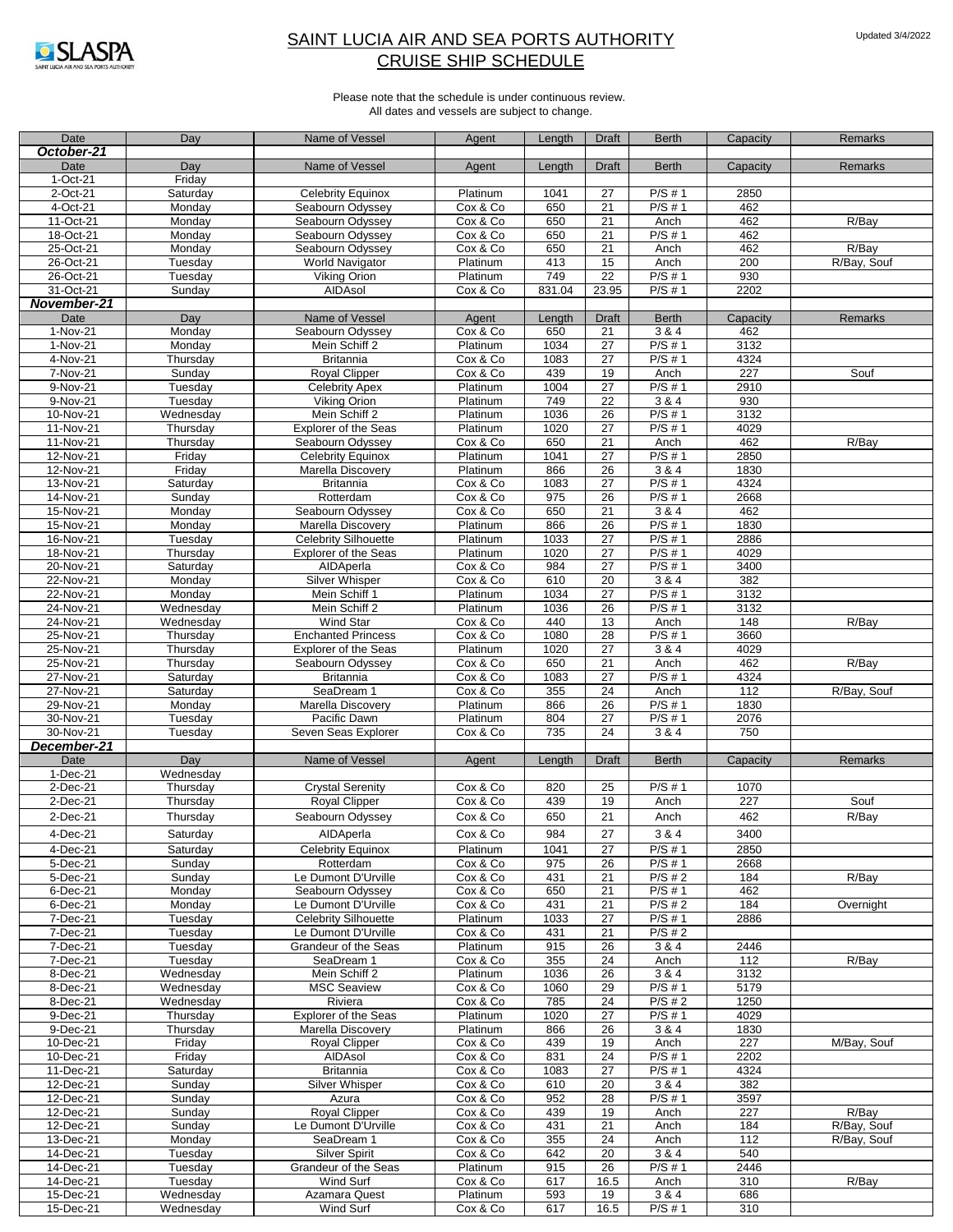

| Date                   | Day                | Name of Vessel                             | Agent                | Length            | Draft                 | <b>Berth</b>   | Capacity    | Remarks                           |
|------------------------|--------------------|--------------------------------------------|----------------------|-------------------|-----------------------|----------------|-------------|-----------------------------------|
| 15-Dec-21              | Wednesday          | Le Dumont D'Urville                        | Cox & Co             | 431               | 21                    | $P/S \# 2$     | 184         |                                   |
| 16-Dec-21              | Thursday           | <b>Enchanted Princess</b>                  | Cox & Co             | 1080              | 28                    | $P/S \# 1$     | 3660        |                                   |
| 16-Dec-21              | Thursday           | <b>Explorer of the Seas</b>                | Platinum             | 1020              | $\overline{27}$       | 3 & 4          | 4029        |                                   |
| 16-Dec-21              | Thursday           | Seven Seas Explorer                        | Cox & Co             | 735               | $\overline{24}$       | $P/S \# 2$     | 750         |                                   |
| 16-Dec-21              | Thursday           | Seabourn Odyssey                           | Cox & Co             | 650               | 21                    | Anch           | 462         | R/Bay                             |
| 16-Dec-21              | Thursday           | World Voyager                              | Platinum             | 413               | 15                    | Anch           | 200         | R/Bay, Souf                       |
| 17-Dec-21              | Friday             | Norwegian Epic                             | Cox & Co             | 1081              | 28                    | $P/S \# 1$     | 4228        |                                   |
| 17-Dec-21              | Friday             | Viking Sea                                 | Platinum             | 745               | 21                    | $P/S \# 2$     | 930         |                                   |
| 17-Dec-21              | Friday             | AIDAperla                                  | Cox & Co             | 984               | $\overline{27}$       | 3 & 4          | 3400        |                                   |
| 18-Dec-21              | Saturday           | <b>Crystal Serenity</b>                    | Cox & Co             | 820               | $\overline{25}$       | $P/S \# 1$     | 1070        |                                   |
| 19-Dec-21              | Sunday             | Anthem of the Seas                         | Platinum             | $11\overline{42}$ | 29                    | $P/S \# 1$     | 4905        |                                   |
| 19-Dec-21              | Sunday             | Seabourn Odyssey                           | Cox & Co             | 650               | 21                    | Anch           | 462         | R/Bay                             |
| $20 - Dec-21$          | Monday             | Marella Discovery                          | Platinum             | 866               | 26                    | 3 & 4          | 1830        |                                   |
| 20-Dec-21              | Monday             | Costa Deliziosa                            | Cox & Co             | 964               | 27                    | $P/S \# 1$     | 2826        |                                   |
| 20-Dec-21              | Monday             | Wind Surf                                  | Cox & Co             | 617               | 16.5                  | Anch           | 310         | R/Bay                             |
| 21-Dec-21              | Tuesday            | Le Dumont D'Urville                        | Cox & Co             | 431               | 21                    | Anch           | 184         | R/Bay, Souf                       |
| 22-Dec-21              | Wednesday          | Wind Surf                                  | Cox & Co             | 617               | 16.5                  | P/S#2          | 310         |                                   |
| 22-Dec-21              | Wednesday          | Mein Schiff 2                              | Platinum             | 1034              | 27                    | $P/S \# 1$     | 3132        |                                   |
| 22-Dec-21              | Wednesday          | Spirit of Adventure                        | Platinum             | 776               | 25                    | 3 & 4          | 999         |                                   |
| 23-Dec-21              | Thursday           | <b>Explorer of the Seas</b>                | Platinum             | 1020              | 27                    | $P/S \# 1$     | 4029        |                                   |
| 23-Dec-21              |                    | Le Dumont D'Urville                        |                      | 431               | 21                    | $P/S \# 2$     | 184         |                                   |
|                        | Thursday           |                                            | Cox & Co             | 915               | 26                    | 384            | 2446        |                                   |
| 23-Dec-21<br>23-Dec-21 | Thursday           | Grandeur of the Seas<br><b>Star Legend</b> | Platinum<br>Cox & Co | 443               | 17                    | Anch           | 208         | R/Bay                             |
| 23-Dec-21              | Thursday           |                                            | Cox & Co             | 355               | $\overline{24}$       | Anch           | 112         | R/Bay                             |
|                        | Thursday           | SeaDream 1                                 |                      | 1081              | 28                    | P/S#1          | 4228        |                                   |
| 24-Dec-21              | Friday             | Norwegian Epic                             | Cox & Co             |                   |                       |                |             |                                   |
| 24-Dec-21              | Friday             | <b>Sky Princess</b>                        | Cox & Co             | 1083              | 28                    | 3 & 4          | 4250        |                                   |
| 24-Dec-21<br>25-Dec-21 | Friday             | <b>Star Legend</b>                         | Cox & Co             | 443<br>439        | $\overline{17}$<br>19 | $P/S \# 2$     | 208<br>227  | M/Bay, Souf                       |
| 25-Dec-21              | Saturday           | <b>Royal Clipper</b>                       | Cox & Co             |                   |                       | Anch           |             |                                   |
|                        | Saturday           | Le Dumont D'Urville                        | Cox & Co             | 431               | $\overline{21}$       | Anch           | 184         | R/Bay                             |
| 26-Dec-21<br>26-Dec-21 | Sunday<br>Sunday   | Rotterdam                                  | Cox & Co             | 975<br>610        | 26<br>$\overline{20}$ | 3 & 4<br>P/S#2 | 2668<br>382 |                                   |
|                        |                    | Silver Whisper                             | Cox & Co             | 1083              | 27                    | $P/S \# 1$     | 4324        |                                   |
| 26-Dec-21              | Sunday             | <b>Britannia</b><br>Viking Sea             | Cox & Co             |                   |                       |                |             |                                   |
| 27-Dec-21<br>27-Dec-21 | Monday             | <b>MSC Seaview</b>                         | Platinum             | 745<br>1060       | 21<br>29              | 3 & 4<br>P/S#1 | 930<br>5179 |                                   |
| 27-Dec-21              | Monday<br>Monday   | Royal Clipper                              | Cox & Co<br>Cox & Co | 439               | 19                    | Anch           | 227         | R/Bay                             |
| 28-Dec-21              |                    |                                            |                      | 1041              | 27                    | 3 & 4          | 2850        |                                   |
| 28-Dec-21              | Tuesday<br>Tuesday | <b>Celebrity Equinox</b>                   | Platinum<br>Cox & Co | 1069              | 29                    | $P/S \# 1$     | 4266        |                                   |
| 28-Dec-21              | Tuesday            | Norwegian Escape<br><b>Silver Spirit</b>   | Cox & Co             | 642               | 20                    | $P/S \# 2$     | 540         |                                   |
| 29-Dec-21              | Wednesday          | <b>Crystal Serenity</b>                    | Cox & Co             | 820               | 25                    | 3 & 4          | 1070        |                                   |
| $29 - Dec-21$          | Wednesday          | Azamara Quest                              | Platinum             | 593               | 19                    | 5              | 686         |                                   |
| 29-Dec-21              | Wednesday          | <b>SS Explorer</b>                         | Cox & Co             | 735               | $\overline{24}$       | $P/S \# 2$     | 829         |                                   |
| 30-Dec-21              | Thursday           | Norwegian Epic                             | Cox & Co             | 1081              | 28                    | $P/S \# 1$     | 4228        |                                   |
| 30-Dec-21              | Thursday           | Silver Whisper                             | Cox & Co             | 610               | 20                    | 3 & 4          | 382         |                                   |
| January-22             |                    |                                            |                      |                   |                       |                | 73          |                                   |
| Date                   | Day                | Name of Vessel                             | Agent                | Length            | <b>Draft</b>          | <b>Berth</b>   | Capacity    | Remarks                           |
| 1-Jan-22               | Saturday           | AIDAperla                                  | Cox & Co             | 984               | 27                    | P/S # 1        | 3400        |                                   |
| $2-Jan-22$             | Sunday             | Mein Schiff 1                              | Platinum             | 1036              | 26                    | P/S#1          | 3132        |                                   |
| 2-Jan-22               | Sunday             | Star Legend                                | Cox & Co             | 443               | 17                    | Anch           | 208         | R/Bay                             |
| 3-Jan-22               | Monday             | Costa Deliziosa                            | Cox & Co             | 964               | $\overline{27}$       | $P/S \# 1$     | 2826        |                                   |
| 3-Jan-22               | Monday             | Queen Victoria                             | Cox & Co             | 965               | 26                    | 384            | No Pax      | On departure of Marella Discovery |
| 3-Jan-22               | Monday             | Star Legend                                | Cox & Co             | 443               | 17                    | Anch           | 208         | R/Bay                             |
| 4-Jan-22               | Tuesday            | <b>Enchanted Princess</b>                  | Cox & Co             | 1080              | 28                    | $P/S \# 1$     | 3660        |                                   |
| 4-Jan-22               | Tuesday            | Queen Victoria                             | Cox & Co             | 965               | 26                    | 3 & 4          | No Pax      |                                   |
| 5-Jan-22               | Wednesday          | Azura                                      | Cox & Co             | 952               | 28                    | 3 & 4          | 3597        |                                   |
| 5-Jan-22               | Wednesday          | Mein Schiff 2                              | Platinum             | 1034              | 27                    | $P/S \# 1$     | 3132        |                                   |
| 7-Jan-22               | Friday             | Norwegian Epic                             | Cox & Co             | 1081              | 28                    | $P/S \# 1$     | 4228        |                                   |
| 7-Jan-22               | Friday             | Seabourn Odyssey                           | Cox & Co             | 650               | 21                    | 3 & 4          | 462         |                                   |
| 7-Jan-22               | Friday             | Royal Clipper                              | Cox & Co             | 439               | 19                    | Anch           | 227         | M/Bay, Souf                       |
| 8-Jan-22               | Saturday           | <b>Britannia</b>                           | Cox & Co             | 1083              | 27                    | P/S # 1        | 4324        |                                   |
| 8-Jan-22               | Saturday           | Viking Sea                                 | Platinum             | 745               | 21                    | $P/S \# 2$     | 930         |                                   |
| 8-Jan-22               | Saturday           | <b>Celebrity Silhouette</b>                | Platinum             | 1033              | 27                    | 3 & 4          | 2886        |                                   |
| 9-Jan-22               | Sunday             | <b>Royal Clipper</b>                       | Cox & Co             | 439               | 19                    | Anch           | 227         | R/Bay                             |
| 10-Jan-22              | Monday             | <b>Crystal Serenity</b>                    | Cox & Co             | 820               | 25                    | $P/S \# 1$     | 1070        |                                   |
| 10-Jan-22              | Monday             | Seabourn Odyssey                           | Cox & Co             | 650               | 21                    | 3 & 4          | 462         |                                   |
| 10-Jan-22              | Monday             | SeaDream 1                                 | Cox & Co             | 355               | 24                    | Anch           | 112         | R/Bay                             |
| 14-Jan-22              | Friday             | Norwegian Epic                             | Cox & Co             | 1081              | 28                    | P/S # 1        | 4228        |                                   |
| 14-Jan-22              | Friday             | Le Dumont D'Urville                        | Cox & Co             | 431               | 21                    | Anch           | 184         | R/Bay, Souf                       |
| 15-Jan-22              | Saturday           | AIDAperla                                  | Cox & Co             | 984               | 27                    | $P/S \# 1$     | 3400        |                                   |
| 15-Jan-22              | Saturday           | Ventura                                    | Cox & Co             | 956               | 26                    | 3 & 4          | 3192        |                                   |
| 16-Jan-22              | Sunday             | Nieuw Statendam                            | Cox & Co             | 975               | 26                    | $P/S \# 1$     | 2666        |                                   |
| 16-Jan-22              | Sunday             | SeaDream 1                                 | Cox & Co             | 355               | 24                    | 5              | 112         |                                   |
| 16-Jan-22              | Sunday             | Le Dumont D'Urville                        | Cox & Co             | 431               | 21                    | P/S#2          | 184         |                                   |
| 16-Jan-22              | Sunday             | Viking Sea                                 | Platinum             | 745               | 21                    | 3 & 4          | 930         |                                   |
| 17-Jan-22              | Monday             | <b>Celebrity Equinox</b>                   | Platinum             | 1041              | 27                    | $P/S \# 1$     | 2850        |                                   |
| 18-Jan-22              | Tuesday            | Azura                                      | Cox & Co             | 952               | 28                    | 3 & 4          | 3597        |                                   |
| 18-Jan-22              | Tuesday            | <b>Celebrity Silhouette</b>                | Platinum             | 1033              | 27                    | $P/S \# 1$     | 2886        |                                   |
| 19-Jan-22              | Wednesday          | <b>MSC Seaview</b>                         | Cox & Co             | 1060              | 29                    | $P/S \# 1$     | 5179        |                                   |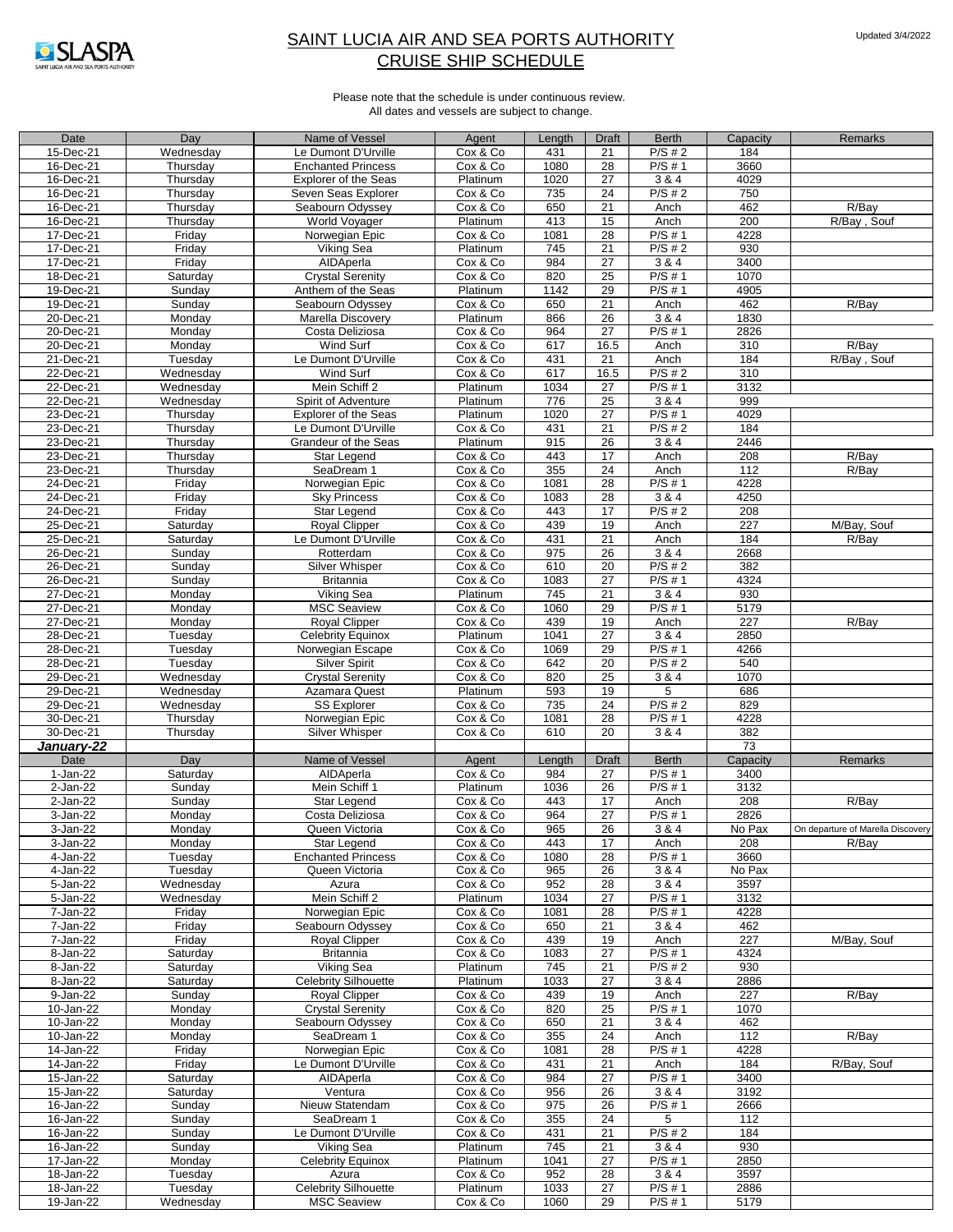

| Date        | Day       | Name of Vessel              | Agent    | Length | <b>Draft</b> | <b>Berth</b> | Capacity | Remarks                      |
|-------------|-----------|-----------------------------|----------|--------|--------------|--------------|----------|------------------------------|
| 20-Jan-22   | Thursday  | Seabourn Odyssey            | Cox & Co | 650    | 21           | Anch         | 462      | R/Bay                        |
| 21-Jan-22   | Friday    | Norwegian Epic              | Cox & Co | 1081   | 28           | $P/S \# 1$   | 4228     |                              |
| 21-Jan-22   | Friday    | Royal Clipper               | Cox & Co | 439    | 19           | Anch         | 227      | M/Bay, Souf                  |
|             |           |                             |          |        |              |              |          |                              |
| 22-Jan-22   | Saturday  | <b>Britannia</b>            | Cox & Co | 1083   | 27           | $P/S \# 1$   | 4324     |                              |
| 22-Jan-22   | Saturday  | AIDAsol                     | Cox & Co | 831    | 24           | 3 & 4        | 2202     |                              |
| 22-Jan-22   | Saturday  | Le Dumont D'Urville         | Cox & Co | 431    | 21           | Anch         | 184      | R/Bay, Souf                  |
| 23-Jan-22   | Sunday    | <b>Celebrity Reflection</b> | Platinum | 1047   | 28           | $P/S \# 1$   | 3609     |                              |
| 23-Jan-22   | Sunday    | <b>Royal Clipper</b>        | Cox & Co | 439    | 19           | Anch         | 227      | R/Bay                        |
| 24-Jan-22   | Monday    | Le Dumont D'Urville         | Cox & Co | 431    | 21           | P/S#2        | 184      |                              |
| 25-Jan-22   | Tuesday   | <b>Enchanted Princess</b>   | Cox & Co | 1080   | 28           | $P/S \# 1$   | 3660     |                              |
| 27-Jan-22   |           | World Voyager               |          |        | 15           |              | 200      | R/Bay, Souf                  |
|             | Thursday  |                             | Platinum | 413    |              | Anch         |          |                              |
| 27-Jan-22   | Thursday  | Seabourn Odyssey            | Cox & Co | 650    | 21           | Anch         | 462      | R/Bay                        |
| 28-Jan-22   | Friday    | Norwegian Epic              | Cox & Co | 1081   | 28           | $P/S \# 1$   | 4228     |                              |
| 28-Jan-22   | Friday    | Viking Sea                  | Platinum | 745    | 21           | 3 & 4        | 930      |                              |
| 29-Jan-22   | Saturday  | AIDAperla                   | Cox & Co | 984    | 27           | $P/S \# 1$   | 3400     |                              |
| 30-Jan-22   | Sunday    | Le Dumont D'Urville         | Cox & Co | 431    | 21           | Anch         | 184      | R/Bay, Souf                  |
| 30-Jan-22   | Sunday    | Wind Surf                   | Cox & Co | 617    | 16.5         | Anch         | 310      | R/Bay                        |
| 31-Jan-22   | Monday    | Seabourn Odyssey            | Cox & Co | 650    | 21           | P/S#2        | 462      |                              |
| 31-Jan-22   | Monday    | Grandeur of the Seas        | Platinum | 915    | 26           | 3 & 4        | 2446     |                              |
|             |           |                             |          |        |              |              |          |                              |
| 31-Jan-22   | Monday    | <b>MSC Seaview</b>          | Cox & Co | 1060   | 29           | $P/S \# 1$   | 5179     |                              |
| February-22 |           |                             |          |        |              |              |          |                              |
| Date        | Day       | Name of Vessel              | Agent    | Length | Draft        | <b>Berth</b> | Capacity | Remarks                      |
| 1-Feb-22    | Tuesday   | Azura                       | Cox & Co | 952    | 28           | $P/S \# 1$   | 3597     |                              |
| 1-Feb-22    | Tuesday   | Le Dumont D'Urville         | Cox & Co | 431    | 21           | $P/S \# 2$   | 184      |                              |
| 1-Feb-22    | Tuesday   | Marella Discovery           | Platinum | 866    | 26           | 3 & 4        | 1830     |                              |
| 1-Feb-22    | Tuesday   | Wind Surf                   | Cox & Co | 617    | 16.5         | Anch         | 310      | Souf                         |
| 2-Feb-22    |           |                             |          |        |              | 3 & 4        |          |                              |
|             | Wednesday | Riviera                     | Cox & Co | 785    | 24           |              | 1250     |                              |
| 2-Feb-22    | Wednesday | Mein Schiff 2               | Platinum | 1034   | 27           | P/S#1        | 3132     |                              |
| 2-Feb-22    | Wednesdav | Star Legend                 | Cox & Co | 443    | 17           | Anch         | 208      | R/Bay                        |
| 3-Feb-22    | Thursdav  | <b>Explorer of the Seas</b> | Platinum | 1020   | 27           | $P/S \# 1$   | 4029     |                              |
| 4-Feb-22    | Friday    | Norwegian Epic              | Cox & Co | 1081   | 28           | $P/S \# 1$   | 4228     |                              |
| 4-Feb-22    | Friday    | Norwegian Dawn              | Cox & Co | 958    | 28           | 3 & 4        | 2340     |                              |
| 4-Feb-22    | Friday    | SeaDream 1                  | Cox & Co | 355    | 24           | Anch         | 112      | R/Bay, Souf                  |
| 4-Feb-22    | Friday    | <b>Royal Clipper</b>        | Cox & Co | 439    | 19           | Anch         | 227      | M/Bay, Souf                  |
|             |           |                             |          |        |              |              |          |                              |
| 5-Feb-22    | Saturday  | <b>Britannia</b>            | Cox & Co | 1083   | 27           | $P/S \# 1$   | 4324     |                              |
| 5-Feb-22    | Saturday  | Celebrity Equinox           | Platinum | 1041   | 27           | 3 & 4        | 2850     |                              |
| 6-Feb-22    | Sunday    | Anthem of the Seas          | Platinum | 1142   | 29           | $P/S \# 1$   | 4905     |                              |
| 6-Feb-22    | Sunday    | Nieuw Statendam             | Cox & Co | 975    | 26           | 3 & 4        | 2666     |                              |
| 6-Feb-22    | Sunday    | Seven Seas Mariner          | Cox & Co | 709    | 21           | P/S#2        | 700      | Overnighting                 |
| 6-Feb-22    | Sunday    | <b>Royal Clipper</b>        | Cox & Co | 439    | 19           | Anch         | 227      | R/Bay                        |
| 7-Feb-22    | Monday    | Grandeur of the Seas        | Platinum | 915    | 26           | P/S#1        | 2446     |                              |
|             |           |                             |          |        |              | $P/S \# 2$   |          |                              |
| 7-Feb-22    | Monday    | Seven Seas Mariner          | Cox & Co | 709    | 21           |              |          | Overnighted                  |
| 8-Feb-22    | Tuesday   | Celebrity Silhouette        | Platinum | 1033   | 27           | $P/S \# 1$   | 2886     |                              |
| 8-Feb-22    | Tuesday   | Spirit of Discovery         | Platinum | 774    | 26           | 3 & 4        | 999      |                              |
| 9-Feb-22    | Wednesday | Viking Sea                  | Platinum | 745    | 21           | $P/S \# 1$   | 930      |                              |
| 10-Feb-22   | Thursday  | Explorer of the Seas        | Platinum | 1020   | 27           | $P/S \# 1$   | 4029     |                              |
| 10-Feb-22   | Thursday  | Azamara Quest               | Platinum | 593    | 19           | P/S#2        | 686      |                              |
| 10-Feb-22   | Thursday  | Mein Schiff 1               | Platinum | 1036   | 26           | 3 & 4        | 3132     |                              |
| 10-Feb-22   | Thursday  | Seabourn Odyssey            | Cox & Co | 650    | 21           | Anch         | 462      | R/Bay                        |
| 11-Feb-22   |           |                             |          |        |              | $P/S \# 1$   |          |                              |
|             | Friday    | Norwegian Epic              | Cox & Co | 1081   | 28           |              | 4228     |                              |
| 11-Feb-22   | Friday    | Enchantment of the Seas     | Platinum | 988    | 25           | 3 & 4        | 2446     |                              |
| 12-Feb-22   | Saturday  | AIDAperla                   | Cox & Co | 984    | 27           | $P/S \# 1$   | 3400     |                              |
| 12-Feb-22   | Saturday  | SeaDream 1                  | Cox & Co | 355    | 24           | Anch         | 112      | R/Bay                        |
| 13-Feb-22   | Sunday    | <b>Enchanted Princess</b>   | Cox & Co | 1080   | 28           | $P/S \# 1$   | 3660     |                              |
| 13-Feb-22   | Sunday    | <b>Silver Spirit</b>        | Cox & Co | 642    | 20           | 3 & 4        | 540      |                              |
| 13-Feb-22   | Sunday    | Le Dumont D'Urville         | Cox & Co | 431    | 21           | C/D          | 184      | eux-Fort Seaport - Turn arou |
| 14-Feb-22   | Monday    | Marella Discovery           | Platinum | 866    | 26           | $P/S \# 1$   | 1830     |                              |
| 15-Feb-22   | Tuesday   | Azura                       | Cox & Co | 952    | 28           | 3 & 4        | 3597     |                              |
|             |           | Costa Deliziosa             |          | 964    |              | $P/S \# 1$   |          |                              |
| 15-Feb-22   | Tuesday   |                             | Cox & Co |        | 27           |              | 2826     |                              |
| 15-Feb-22   | Tuesday   | Le Champlain                | Cox & Co | 420    | 15           | Anch         | 184      | R/Bay (Overnight)            |
| 16-Feb-22   | Wednesday | Mein Schiff 2               | Platinum | 1034   | 27           | $P/S \# 1$   | 3132     |                              |
| 16-Feb-22   | Wednesday | Queen Victoria              | Cox & Co | 965    | 26           | 3 & 4        | 2081     | No Tours                     |
| 16-Feb-22   | Wednesday | Star Legend                 | Cox & Co | 443    | 17           | Anch         | 208      | R/Bay                        |
| 17-Feb-22   | Thursday  | <b>Explorer of the Seas</b> | Platinum | 1020   | 27           | 3 & 4        | 4029     |                              |
| 17-Feb-22   | Thursday  | <b>Silver Spirit</b>        | Cox & Co | 642    | 20           | $P/S \# 2$   | 540      |                              |
| 17-Feb-22   | Thursday  | <b>MSC Seaview</b>          | Cox & Co | 1060   | 29           | P/S#1        | 5179     |                              |
| 17-Feb-22   | Thursday  | Seabourn Odyssey            | Cox & Co | 650    | 21           | Anch         | 462      | R/Bay                        |
|             |           |                             |          |        |              |              |          |                              |
| 18-Feb-22   | Friday    | Norwegian Epic              | Cox & Co | 1081   | 28           | $P/S \# 1$   | 4228     |                              |
| 18-Feb-22   | Friday    | Marina                      | Cox & Co | 785    | 26           | 3 & 4        | 1250     |                              |
| 18-Feb-22   | Friday    | <b>Royal Clipper</b>        | Cox & Co | 439    | 19           | Anch         | 227      | M/Bay, Souf                  |
| 19-Feb-22   | Saturday  | <b>Britannia</b>            | Cox & Co | 1083   | 27           | $P/S \# 1$   | 4324     |                              |
| 19-Feb-22   | Saturday  | Viking Sea                  | Platinum | 745    | 21           | 3 & 4        | 930      |                              |
| 20-Feb-22   | Sunday    | Royal Clipper               | Cox & Co | 439    | 19           | Anch         | 227      | R/Bay                        |
| 21-Feb-22   | Monday    | Seabourn Odyssey            | Cox & Co | 650    | 21           | $P/S \# 1$   | 462      |                              |
| 22-Feb-22   |           |                             |          |        | 15           | P/S#1        | 184      |                              |
|             | Tuesday   | Le Champlain                | Cox & Co | 420    |              |              |          |                              |
| 23-Feb-22   | Wednesday | Seven Seas Splendor         | Cox & Co | 735    | 24           | $P/S \# 1$   | 829      |                              |
| 23-Feb-22   | Wednesday | Silver Moon                 | Cox & Co | 698    | 22           | 3 & 4        | 623      |                              |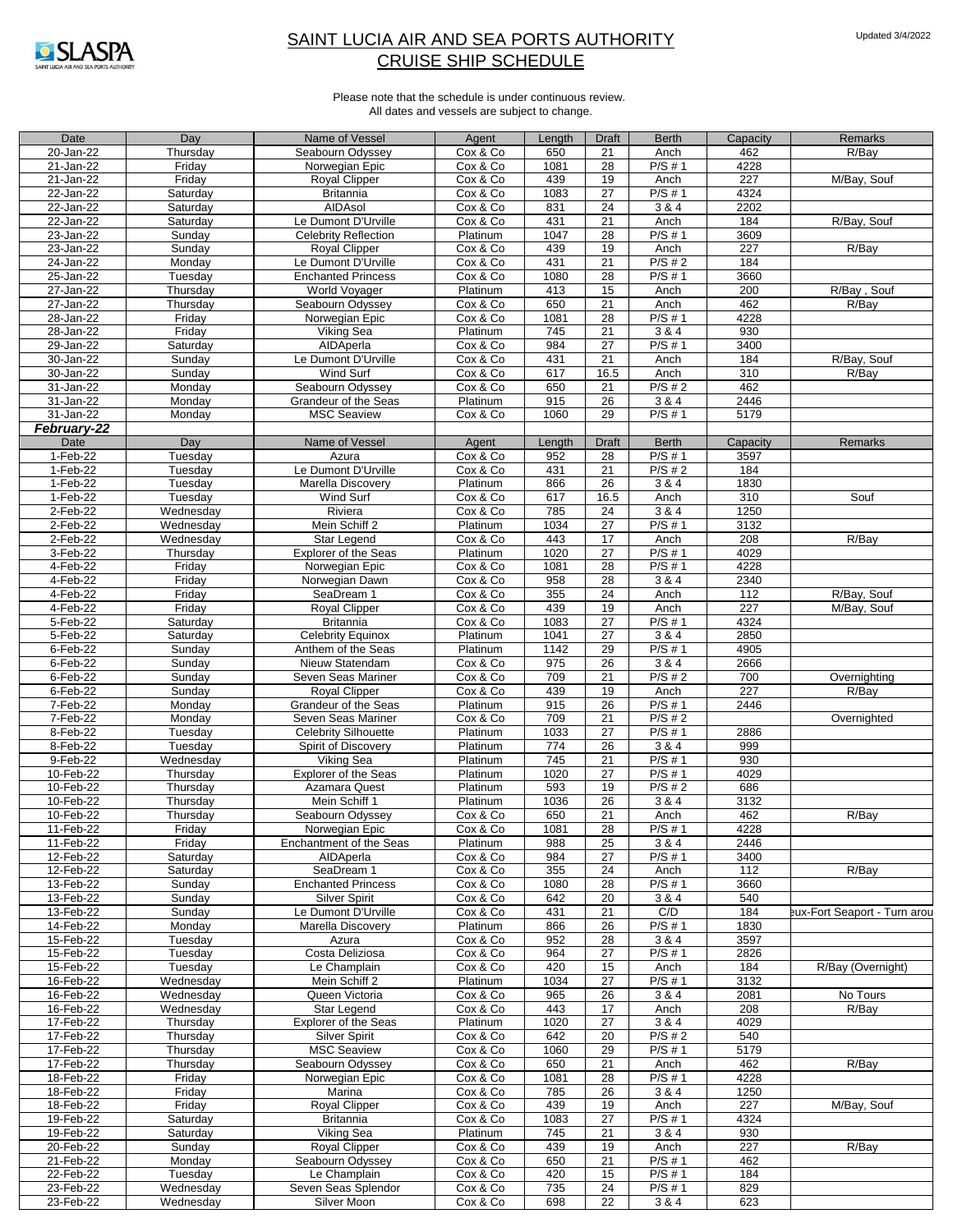

| Date            | Day       | Name of Vessel              | Agent    | Length | <b>Draft</b>    | <b>Berth</b> | Capacity | Remarks               |
|-----------------|-----------|-----------------------------|----------|--------|-----------------|--------------|----------|-----------------------|
| 23-Feb-22       | Wednesday | Le Champlain                | Cox & Co | 420    | 15              | Anch         | 184      | Souf                  |
| 24-Feb-22       | Thursday  | Wind Star                   | Cox & Co | 440    | 13              | Anch         | 148      | R/Bay                 |
| 25-Feb-22       | Friday    | Norwegian Epic              | Cox & Co | 1081   | $\overline{28}$ | P/S#1        | 4228     |                       |
| 26-Feb-22       | Saturday  | AIDAperla                   | Cox & Co | 984    | 27              | 3 & 4        | 3400     |                       |
| 26-Feb-22       | Saturday  | <b>Celebrity Equinox</b>    | Platinum | 1041   | 27              | P/S # 1      | 2850     |                       |
| 27-Feb-22       | Sunday    | Nieuw Statendam             | Cox & Co | 975    | $\overline{26}$ | P/S#1        | 2666     |                       |
|                 |           |                             |          |        |                 |              |          |                       |
| 27-Feb-22       | Sunday    | Le Dumont D'Urville         | Cox & Co | 431    | 21              | Anch         | 184      | R/Bay, Souf           |
| 28-Feb-22       | Monday    | Marina                      | Cox & Co | 785    | $\overline{26}$ | $P/S \# 1$   | 1250     |                       |
| 28-Feb-22       | Monday    | Le Dumont D'Urville         | Cox & Co | 431    | 21              | P/S#2        | 184      |                       |
| <b>March-22</b> |           |                             |          |        |                 |              |          |                       |
| Date            | Day       | Name of Vessel              | Agent    | Length | <b>Draft</b>    | <b>Berth</b> | Capacity | Remarks               |
| 1-Mar-22        | Tuesday   | Azura                       | Cox & Co | 952    | $\overline{28}$ | 384          | 3597     |                       |
| 1-Mar-22        | Tuesday   | Azamara Quest               | Platinum | 593    | 19              | 5            | 686      |                       |
| 1-Mar-22        | Tuesday   | <b>Celebrity Silhouette</b> | Platinum | 1033   | $\overline{27}$ | $P/S \# 1$   | 2886     |                       |
| 1-Mar-22        | Tuesday   | Viking Sea                  | Platinum | 745    | 21              | P/S#2        | 930      |                       |
| 1-Mar-22        | Tuesday   | Le Champlain                | Cox & Co | 420    | 15              | 6. P/S 2     | 184      | Cas, R/Bay            |
| 2-Mar-22        |           | Mein Schiff 2               |          | 1034   | $\overline{27}$ | 3 & 4        | 3132     |                       |
|                 | Wednesday |                             | Platinum |        |                 |              |          |                       |
| 2-Mar-22        | Wednesday | Riviera                     | Cox & Co | 785    | 24              | $P/S \# 2$   | 1250     |                       |
| 2-Mar-22        | Wednesday | <b>MSC Seaview</b>          | Cox & Co | 1060   | 29              | $P/S \# 1$   | 5179     |                       |
| $2-Mar-22$      | Wednesday | Star Legend                 | Cox & Co | 443    | $\overline{17}$ | Anch         | 208      | R/Bay                 |
| 2-Mar-22        | Wednesday | Le Champlain                | Cox & Co | 420    | 15              | Anch         | 184      | Souf                  |
| 3-Mar-22        | Thursday  | <b>Explorer of the Seas</b> | Platinum | 1020   | 27              | P/S#1        | 4029     |                       |
| 3-Mar-22        | Thursday  | Marella Discovery           | Platinum | 866    | $\overline{26}$ | 3 & 4        | 1830     |                       |
| 4-Mar-22        | Friday    | Norwegian Epic              | Cox & Co | 1081   | 28              | P/S # 1      | 4228     |                       |
| 4-Mar-22        | Friday    | <b>Silver Spirit</b>        | Cox & Co | 642    | 20              | 384          | 540      |                       |
| 4-Mar-22        | Friday    | Seabourn Odyssey            | Cox & Co | 650    | $\overline{21}$ | Anch         | 462      | R/Bay                 |
| 4-Mar-22        | Friday    | Royal Clipper               | Cox & Co | 439    | 19              | Anch         | 227      | M/Bay, Souf           |
|                 |           |                             |          |        |                 |              |          |                       |
| 4-Mar-22        | Friday    | <b>Wind Star</b>            | Cox & Co | 440    | 13              | Anch         | 148      | R/Bay, Souf           |
| 5-Mar-22        | Saturday  | <b>Britannia</b>            | Cox & Co | 1083   | $\overline{27}$ | $P/S \# 1$   | 4324     |                       |
| 5-Mar-22        | Saturday  | <b>Enchanted Princess</b>   | Cox & Co | 1080   | 28              | 3 & 4        | 3660     |                       |
| 6-Mar-22        | Sunday    | Norwegian Dawn              | Cox & Co | 958    | $\overline{28}$ | P/S#1        | 2340     |                       |
| 6-Mar-22        | Sunday    | Insignia                    | Cox & Co | 592    | 20              | 3 & 4        | 824      |                       |
| $6$ -Mar-22     | Sunday    | <b>Wind Star</b>            | Cox & Co | 440    | 13              | Anch         | 148      | R/Bay                 |
| 6-Mar-22        | Sunday    | Royal Clipper               | Cox & Co | 439    | 19              | Anch         | 227      | R/Bay                 |
| 7-Mar-22        | Monday    | Ventura                     | Cox & Co | 956    | $\overline{26}$ | $P/S \# 1$   | 3192     |                       |
| 7-Mar-22        | Monday    | Wind Star                   | Cox & Co | 440    | 13              | 3 & 4        |          | From R/Bay            |
| 7-Mar-22        | Monday    | Le Dumont D'Urville         | Cox & Co | 431    | $\overline{21}$ | Anch, P/S #2 | 184      | R/Bay, Souf, Castries |
| 8-Mar-22        | Tuesday   | Le Dumont D'Urville         | Cox & Co | 431    | 21              | $P/S \# 2$   |          |                       |
|                 |           |                             |          |        |                 |              |          |                       |
| 8-Mar-22        | Tuesday   | Le Champlain                | Cox & Co | 420    | 15              | 2&83         | 184      |                       |
| 8-Mar-22        | Tuesday   | Wind Surf                   | Cox & Co | 617    | 16.5            | Anch         | 310      | R/Bay                 |
| 9-Mar-22        | Wednesday | Seven Seas Mariner          | Cox & Co | 709    | $\overline{21}$ | P/S#1        | 700      |                       |
| 10-Mar-22       | Thursday  | <b>Explorer of the Seas</b> | Platinum | 1020   | 27              | P/S # 1      | 4029     |                       |
| 10-Mar-22       | Thursday  | Silver Spirit               | Cox & Co | 642    | 20              | 3 & 4        | 540      |                       |
| 10-Mar-22       | Thursday  | Seabourn Odyssey            | Cox & Co | 650    | $\overline{21}$ | Anch         | 462      | R/Bay                 |
| 11-Mar-22       | Friday    | Enchantment of the Seas     | Platinum | 988    | 25              | 3 & 4        | 2446     |                       |
| 11-Mar-22       | Friday    | Norwegian Epic              | Cox & Co | 1081   | $\overline{28}$ | $P/S \# 1$   | 4228     |                       |
| 12-Mar-22       | Saturday  | AIDAperla                   | Cox & Co | 984    | 27              | P/S#1        | 3400     |                       |
| 12-Mar-22       | Saturday  | Grandeur of the Seas        | Platinum | 915    | $\overline{26}$ | 3 & 4        | 2446     | May be cancelled      |
| 13-Mar-22       | Sunday    | Riviera                     | Cox & Co | 785    | $\overline{24}$ | $P/S \# 1$   | 1250     |                       |
|                 |           |                             | Platinum | 745    | 21              | 384          | 930      |                       |
| 13-Mar-22       | Sunday    | Viking Sea                  |          |        |                 |              |          |                       |
| 13-Mar-22       | Sunday    | Wind Star                   | Cox & Co | 440    | 13              | Anch         | 148      | R/Bay                 |
| 14-Mar-22       | Monday    | Seabourn Odyssey            | Cox & Co | 650    | 21              | 3 & 4        | 462      |                       |
| 14-Mar-22       | Monday    | Wind Star                   | Cox & Co | 440    | 13              | P/S#2        |          | From R/Bay            |
| 14-Mar-22       | Monday    | Grandeur of the Seas        | Platinum | 915    | 26              | $P/S \# 1$   | 2446     | May be cancelled      |
| 14-Mar-22       | Monday    | Le Dumont D'Urville         | Cox & Co | 431    | 21              | Anch         | 184      | R/Bay, Souf           |
| 15-Mar-22       | Tuesday   | Azura                       | Cox & Co | 952    | 28              | $P/S \# 1$   | 3597     |                       |
| 15-Mar-22       | Tuesday   | Marella Discovery           | Platinum | 866    | 26              | 3 & 4        | 1830     |                       |
| $16$ -Mar-22    | Wednesday | Mein Schiff 2               | Platinum | 1034   | 27              | $P/S \# 1$   | 3132     |                       |
| 16-Mar-22       | Wednesday | Le Dumont D'Urville         | Cox & Co | 431    | 21              | $P/S \# 2$   | 184      |                       |
| 16-Mar-22       | Wednesday | Star Legend                 | Cox & Co | 443    | 17              | Anch         | 208      | R/Bay                 |
| 17-Mar-22       | Thursday  | <b>Explorer of the Seas</b> | Platinum | 1020   | 27              | 3 & 4        | 4029     |                       |
|                 |           |                             |          |        |                 |              |          |                       |
| 17-Mar-22       | Thursday  | Silver Spirit               | Cox & Co | 642    | 20              | $P/S \# 2$   | 540      |                       |
| 17-Mar-22       | Thursday  | <b>MSC Seaview</b>          | Cox & Co | 1060   | 29              | $P/S \# 1$   | 5179     |                       |
| 18-Mar-22       | Friday    | Norwegian Epic              | Cox & Co | 1081   | 28              | $P/S \# 1$   | 4228     |                       |
| 18-Mar-22       | Friday    | <b>Celebrity Equinox</b>    | Platinum | 1041   | 27              | 3 & 4        | 2850     |                       |
| 18-Mar-22       | Friday    | Royal Clipper               | Cox & Co | 439    | 19              | Anch         | 227      | M/Bay, Souf           |
| 19-Mar-22       | Saturday  | <b>Britannia</b>            | Cox & Co | 1083   | 27              | P/S # 1      | 4324     |                       |
| 19-Mar-22       | Saturday  | Seven Seas Navigator        | Cox & Co | 560    | 24              | 3 & 4        | 490      |                       |
| 19-Mar-22       | Saturday  | Le Champlain                | Cox & Co | 420    | 15              | Anch         | 184      | R/Bay, Souf           |
| 20-Mar-22       | Sunday    | Nieuw Statendam             | Cox & Co | 975    | 26              | $P/S \# 1$   | 2666     |                       |
| 20-Mar-22       | Sunday    | Seven Seas Explorer         | Cox & Co | 735    | 24              | 3 & 4        | 750      |                       |
| 20-Mar-22       | Sunday    | Le Champlain                | Cox & Co | 420    | 15              | $P/S \# 2$   | 184      |                       |
|                 |           |                             |          |        |                 |              |          |                       |
| 20-Mar-22       | Sunday    | Wind Star                   | Cox & Co | 440    | 13              | 5            | 148      |                       |
| 20-Mar-22       | Sunday    | <b>Royal Clipper</b>        | Cox & Co | 439    | 19              | Anch         | 227      | R/Bay                 |
| 21-Mar-22       | Monday    | Aurora                      | Cox & Co | 885    | 26              | $P/S \# 1$   | 1950     |                       |
| 21-Mar-22       | Monday    | Seven Seas Mariner          | Cox & Co | 709    | 21              | 3 & 4        | 700      |                       |
| 21-Mar-22       | Monday    | Wind Star                   | Cox & Co | 440    | 13              | Anch         | 148      | R/Bay                 |